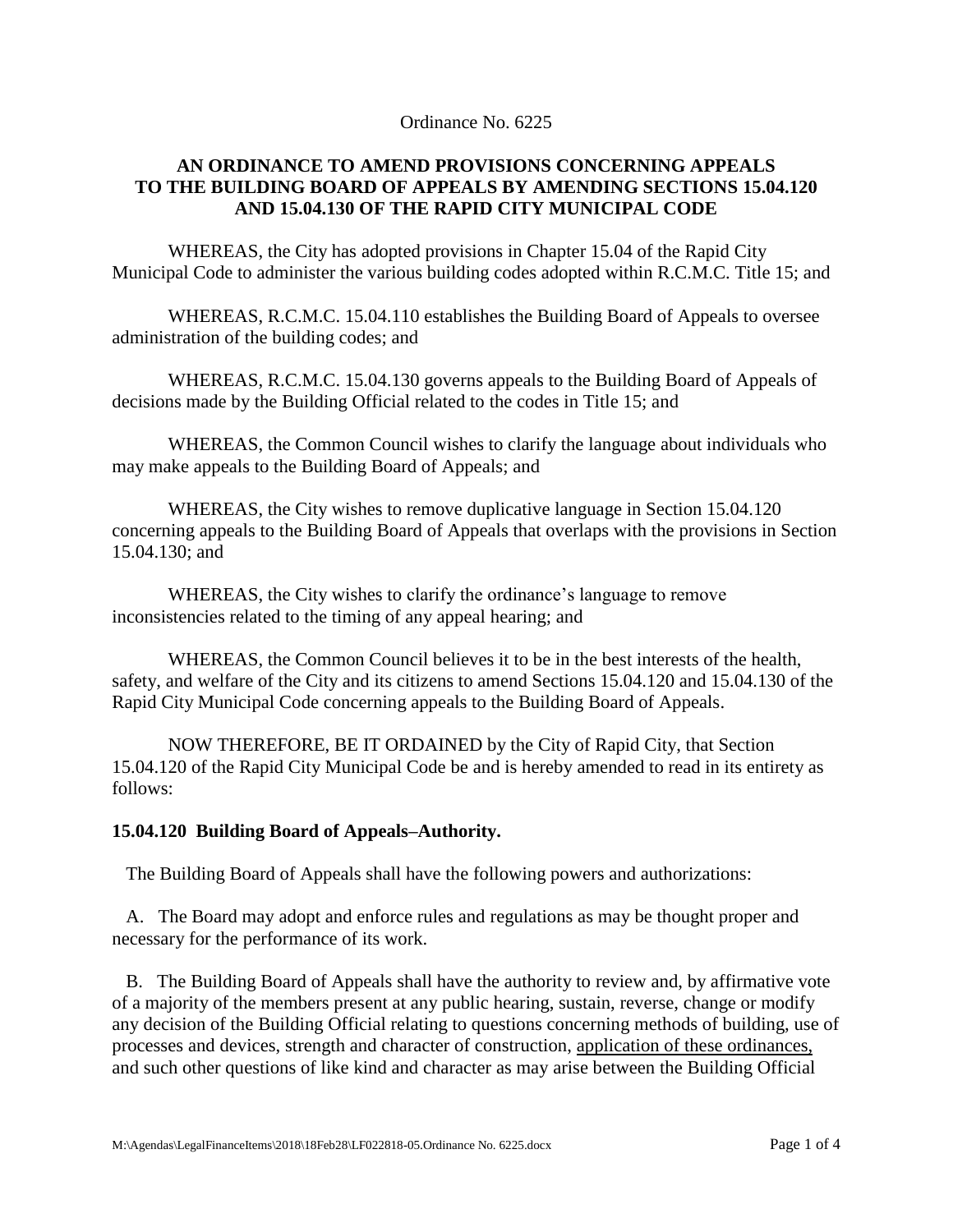and the individual(s) aggrieved by the decision of the Building Official, except as otherwise provided in this sSection.

 C. If the application for any license required under this Chapter is denied, or if an issued license is cancelled, suspended, or revoked by the Building Official, the affected applicant or licensee may appeal the determination to the Building Board of Appeals.

 CD. The Building Board of Appeals shall have the authority to review decisions of the Building Official concerning modifications to the code and the suitability of alternate materials, design, and methods of construction and equipment concerning all Adopted Construction Codes except the Plumbing Code and the Electrical Code. City amendments to the Plumbing and Electrical Code can be appealed to the Building Board of Appeals.

 1. The Building Board of Appeals is empowered to authorize a modification from the strict application of this code when:

- a. A special individual reason makes the strict letter of this code impractical ("strict application of this title will result in unnecessary hardship"); and
- b. Modification is in compliance with the intent and purpose of this code;
- c. Modification does not lessen any health, accessibility, life and fire safety, or structural requirements;

 2. The Building Board of Appeals is empowered to authorize alternate materials, design, and methods of construction when:

- a. The proposed design is satisfactory and complies with the provisions of this code;
- b. The material, method or work offered is, for the purpose intended, at least the equivalent of that prescribed in this code in suitability, strength, effectiveness, fire resistance, durability, safety and sanitation; and
- c. Sufficient evidence or proof has been submitted to substantiate claims related to the application.

 DE. Appeals of decisions made by the Building Official within the Plumbing Code concerning modifications to the code and the suitability of alternate materials, design, and methods of construction and equipment shall be made to the South Dakota Plumbing Commission. Appeals of decisions made by the Building Official within the Electrical Code concerning modifications to the code and the suitability of alternate materials, design, and methods of construction and equipment shall be made to the South Dakota Electrical Commission. City amendments to the Plumbing and Electrical Code can be appealed to the Building Board of Appeals.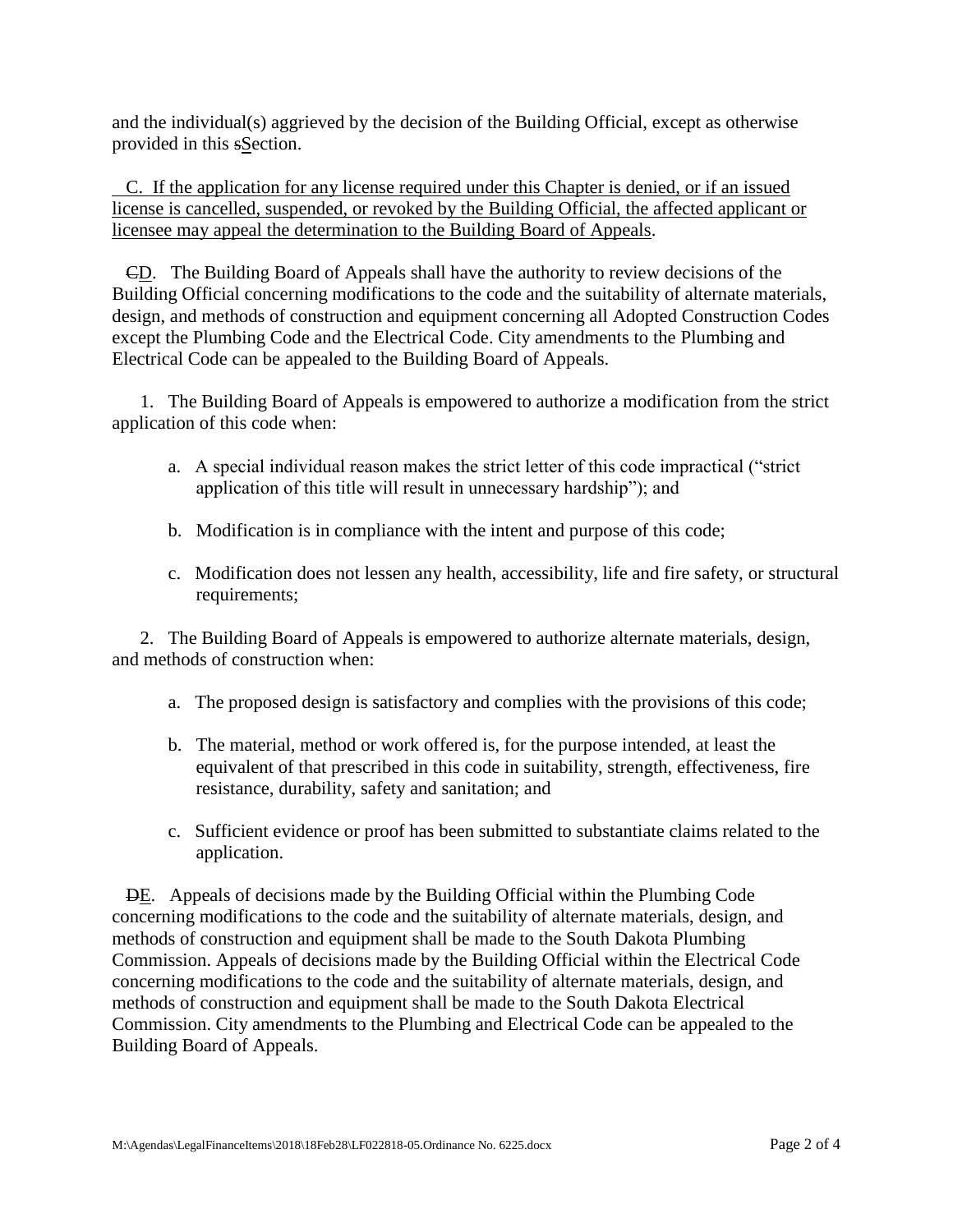EF. The Board is hereby authorized and empowered to review from time to time all provisions of the building, electrical, mechanical, plumbing, and housing codes adopted by the city; to conduct public hearings thereon, and to recommend to the Common Council modifications, revisions, changes, and new proposals pertaining thereto for their consideration and legislative action.

NOW THEREFORE, BE IT ORDAINED by the City of Rapid City, that Section 15.04.130 of the Rapid City Municipal Code be and is hereby amended to read in its entirety as follows:

## **15.04.130 Building Board of Appeals–Appeals.**

 A. Any individual aggrieved by any decision of the Building Official may appeal to the Building Board of Appeals. Any appeal brought under Section 15.04.120 Such appeal shall be takencommenced within 22 calendar days from the date of said decision by filing with the Building Official a notice of appeal specifying all grounds for objections. <del>, and if a hearing is not</del> conducted or continued within the 22 calendar day time frame, the applicant will be deemed to have won approval of the appeal. Health and safety issues as determined by the Building Official are not deemed approved in this instance. ApplicantsAppellants shall pay a filing fee established by resolution of the City Council. The individual filing the appeal has the burden of establishing that the decision of the Building Official should be reversed, changed, or modified.

 B. The Building Board of Appeals shall schedule a hearing within 22 calendar days from the date of appeal for the hearing of the appeal, giving public notice in the local newspaper 7 days prior to the hearing. If a hearing is not held or continued within 22 calendar days of the date of appeal, then the appeal will be deemed to be granted, except that any determination of the Building Official that concerns health and safety issues is not deemed granted for failure to meet this timeline. The applicantappellant and other persons interested in the case shall be notified as to the time and date of the hearing.

 C. The Board shall hear all arguments and review all evidence submitted by the applicantappellant, the Building Official, and any other person(s) interested in the case, and shall render its opinion. The Board shall electronically record the hearing, keep minutes of its proceedings, maintain all documents reviewed or introduced as evidence at meetings, and keep a record of the proceeding on file at Building Services.

 D. If an appeal before the Board concerns a particular trade, and if neither the Board member nor the alternate from this particular trade is in attendance at the meeting at which the applicationappeal is considered, then an applicantappellant can elect to continue the applicationappeal until the next Board meeting.

 E. The Board may affirm, modify or reverse the decision upon which an appeal was filed; may approve or disapprove requests for consideration of alternate materials and methods of construction; and may grant modifications to this eCode as discussed in this eChapter. The Board shall act only upon the concurring vote of a majority of its members present and voting. *MAJORITY* shall mean more than 50% of the members present and voting. The decision